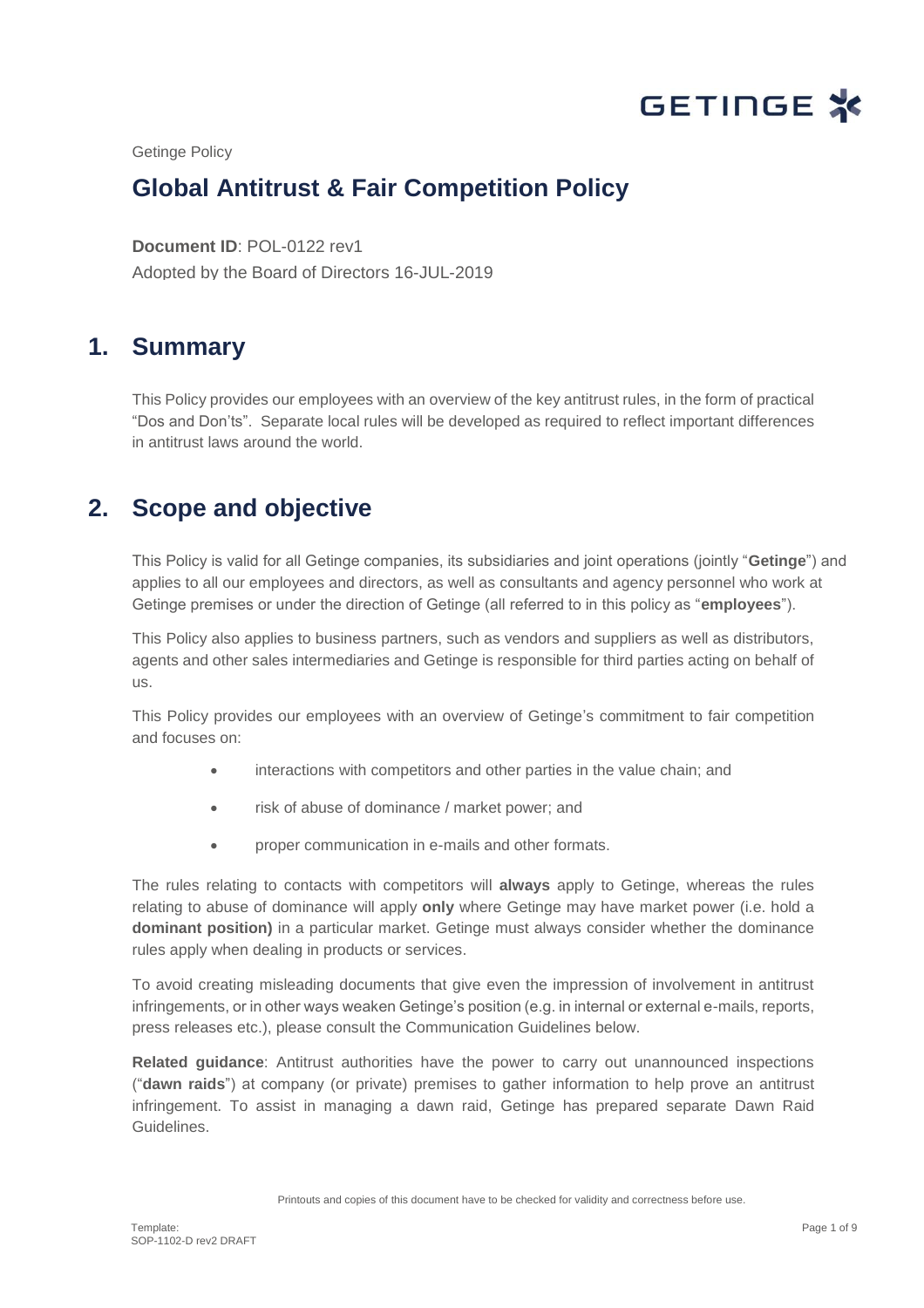For information on merger control, contact the Legal Department.

# **3. Principles**

### **Commitment and Expectations**

Getinge believes in fair trade and honest competition based on integrity, product quality, price and customer service. It is Getinge's policy to ensure that its day-to-day business practices fully comply with the antitrust laws of each and every country it operates in. Getinge is committed to fully adopt these principles in all operations in which Getinge has management control. We will also use our influence to promote the principles in other companies where Getinge has ownership interests.

The consequences of breaching antitrust laws are very serious. Antitrust authorities can impose substantial fines, agreements may be void and unenforceable, public authorities can exclude infringing parties from public procurement processes and damages actions from private parties negatively affected by anti-competitive behavior is both common and costly. In addition, antitrust violations have a negative impact on a company's reputation, as well as triggering criminal liability for individuals, leading to fines, imprisonment and director disqualification in some jurisdictions. All Getinge employees are expected to understand and conduct their activities in strict accordance with this Policy and the antitrust laws.

### **4. Managing contacts with competitors**

#### **General overview**

Contacts with competitors (including potential competitors) are very sensitive from an antitrust perspective. Cooperation between independent companies that has as its object or effect the restriction of competition is illegal. Examples include competitors agreeing to fix prices, divide territories, allocate customers, limit production (cartels) or involvement in bid-rigging (cooperating with competitors to manipulate a procurement process).

Under antitrust laws, companies may be considered to "compete" in situations beyond the traditional concept of competing enterprises. A vertically constructed buyer-seller/supplier-customer or other such relationship does not eliminate the need to examine the competitive relationship. An independent company is treated as a potential competitor if there is evidence that it could be competing for the same business opportunities as Getinge. This may also apply to Distributors, to the extent Getinge could be addressing a specific tender or market directly. The exception to this rule is Exclusive Distributorships for specific product lines or territories, to the extent covered by appropriate commercial policies, valid agreements and not representing an abuse of dominance. The Ethics & Compliance (E&C) Office and the Legal Department must be consulted before establishing exclusive distributor agreements based on territory or products.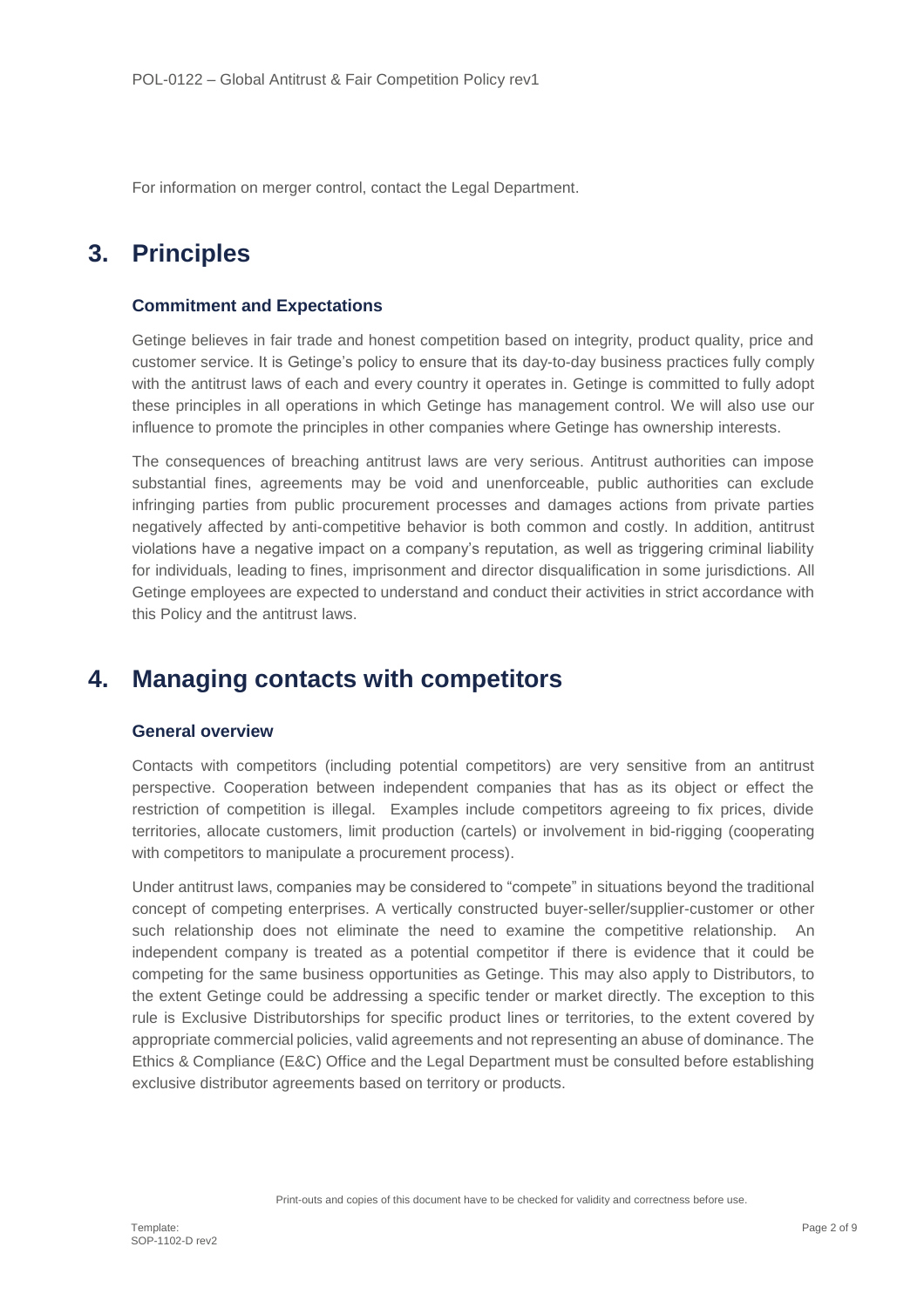Not all interaction between competitors is illegal. Some forms of cooperation are pro-competitive as they create efficiencies that benefit consumers. Such alliances can include agreements on research and development, joint purchasing or subcontracting. **Always** seek advice from the E&C Office **before** proceeding.

### **Dos and don'ts**

When dealing with competitors in any context. Getinge should act as follows:

| DO:    |                                                                                                                                                                                                                                                                                                                                                                                                                                                                         |  |
|--------|-------------------------------------------------------------------------------------------------------------------------------------------------------------------------------------------------------------------------------------------------------------------------------------------------------------------------------------------------------------------------------------------------------------------------------------------------------------------------|--|
|        | Do proceed very carefully whenever interacting with competitors (in meetings, e-mails, calls,<br>socializing, etc.).                                                                                                                                                                                                                                                                                                                                                    |  |
|        | Do react to anti-competitive offers or suggestions to make it very clear that Getinge does not wish to<br>be involved. End the discussion or contact and ensure that your responses are kept on file.                                                                                                                                                                                                                                                                   |  |
|        | Do monitor participation in trade association meetings and related contact, keep records of<br>membership and events attended. Review agendas in advance; ensure minutes are taken; do not<br>remain in meetings during inappropriate discussions, vocalize your dissent and leave, insist that this<br>is noted in the minutes.                                                                                                                                        |  |
|        | Do seek legal advice before cooperating with a competitor in a strategic alliance, joint tender<br>(consortia bidding) or sub-contracting arrangement. In certain circumstances, this can be pro-<br>competitive but there are strict rules for when and how it is acceptable. For example, if you have<br>the capacity / skills to bid alone (on all or parts of a tender if split into lots), joint bidding will be harder<br>to justify, even if done transparently. |  |
|        | Do seek guidance if you are unclear about your antitrust responsibilities. Contact the Ethics &<br>Compliance Office in the first instance.                                                                                                                                                                                                                                                                                                                             |  |
| DON'T: |                                                                                                                                                                                                                                                                                                                                                                                                                                                                         |  |
|        | Do not discuss pricing or other commercial conditions with competitors. This includes timing,<br>rebates, discounts or any other such strategic parameters. The same rules apply to bidding<br>situations, e.g. who should bid and how.                                                                                                                                                                                                                                 |  |
|        | Do not discuss and agree to share customers, volumes, supplies or divide geographic markets with<br>competitors.                                                                                                                                                                                                                                                                                                                                                        |  |
|        | Do not discuss, agree or exchange information on bidding strategies with competitors. Tender<br>preparation and submission should be an independent process. No sensitive information should be<br>exchanged.                                                                                                                                                                                                                                                           |  |
|        | Do not agree bidding schemes with competitors, such as: (i) cover bidding - agreeing to bid to lose;<br>(ii) bid suppression - withdrawing or not bidding at all; (iii) bid rotation - taking turns to win by allocating<br>volumes or contracts; (iv) market allocation - staying away from tendering for certain customers or<br>areas. Do not give or receive payments or other benefits (like a sub-contract) as a reward for bidding<br>cooperation.               |  |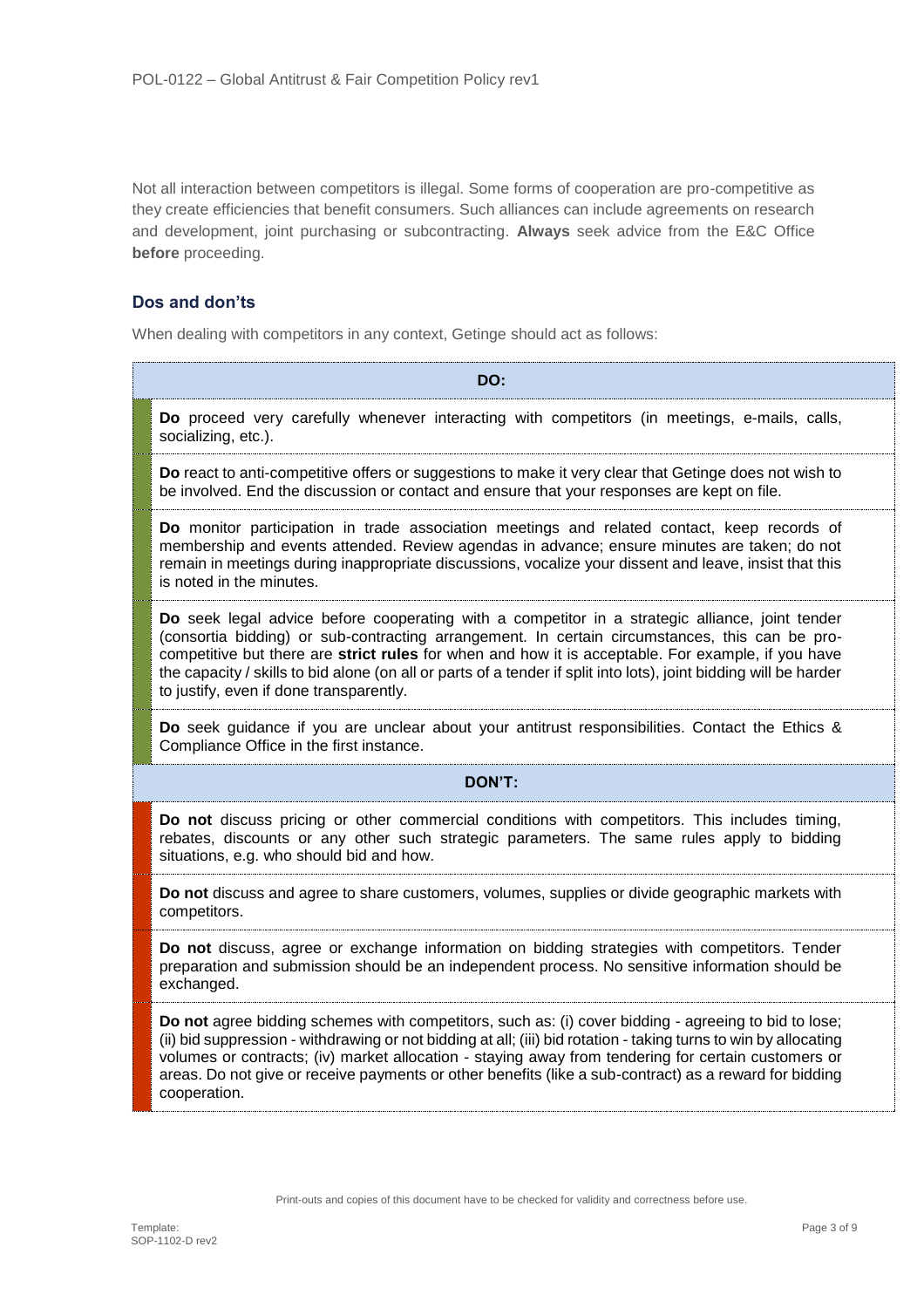**Do not** share commercially sensitive information with competitors (i.e., that which influences market behavior). For example, individual customer prices, rebates, credit terms, costs, production volumes, capacity, inventories, sales, market shares, bidding and procurement data, design, production, distribution or marketing plans. This can arise in any context, including involvement in strategic alliances, benchmarking, trade associations and similar networks.

On receipt of this kind of sensitive information from a competitor, respond to object, alert the Legal Department, and do not circulate the material internally i.e., ring-fence.

**Do not** work with competitors to exclude another technology, competitor or organisation from the market (collective boycott).

**Do not** discuss limiting production, distribution or volumes with competitors.

**Do not** remain present during meetings when inappropriate discussions take place, even if silent. Voice your concerns and leave. Insist that this is recorded if any minutes are prepared. Report the incident to the Ethics & Compliance Office.

## **5. Managing contacts within the value chain**

#### **General overview**

Contacts with the value chain - such as Exclusive Distributors, Agents and Group Purchasing Organizations (i.e., vertical relationships with non-competitors), must be handeled with care according to the below guidelines.

#### **Dos and don'ts**

| ∖OΝ<br>. . |
|------------|
|------------|

**Do not** restrict an independent buyer's ability, including Distributors, to determine its sale price (or similar commercial conditions, e.g., discounts) without first seeking legal advice. In many countries (e.g. in the EU), it is illegal to impose fixed or minimum resale prices (known as resale price maintenance).

**Do not** impose a non-compete restriction prohibiting a purchaser from buying from another supplier.

**Do not** use the supply chain as a way of channelling information to competitors. Likewise, do not operate as a conduit between competing suppliers or buyers.

**Do not** restrict a distributor from selling products outside a particular geographic territory, customer group or platform / channel (e.g., online or physical outlet) without first obtaining legal advice. Active sales can sometimes only be restricted when certain conditions are satisfied.

**Do not** use access to spare parts, maintenance services, software updates or similar to (i) leverage or increase strength in a primary market; or (ii) indirectly restrict sales outside an allocated territory.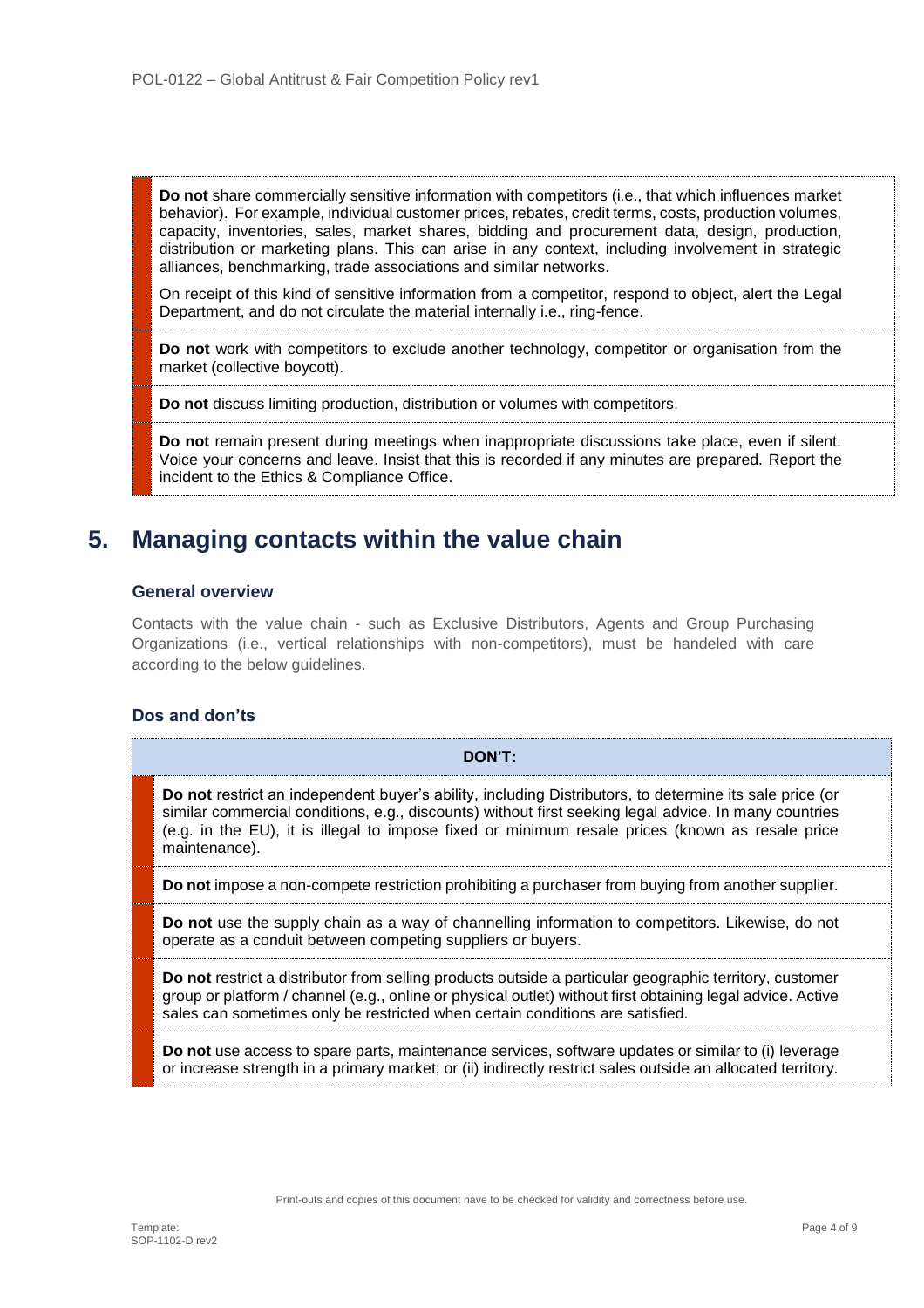**Do not** put in place a dual distribution model, i.e., where Getinge sells on the same market in competition with its appointed distributor(s), without due regard to safeguards against inappropriate exchange of sensitive information (e.g., see above).

**Do not** engage in restrictive intellectual property (IP) licensing practices without prior legal review.

**Do not** seek to restrict a distributor from making passive sales (i.e., where a distributor receives unsolicited orders from outside its exclusive territory or customer group). Using the internet to advertise or sell products is considered to be a form of passive sale, i.e., banning internet sales is generally illegal.

**Do not** seek to restrict how and to where the customers of Getinge's distributors may sell. Restrictions that may be legitimate between Getinge and its own distributors cannot typically be pushed forward onto the next link in the chain, e.g., territorial restrictions.

**DO:**

**Do** seek prior Ethics & Compliance advice from an antitrust perspective for all commercial agreement templates used, such as distribution agreements, agency agreements, other sales representative arrangements, e.g., to ensure appropriate scope of non-competes and any territorial or other restrictions imposed on distributors.

## **6. Companies with market power**

### **General overview**

A dominant position is not in itself anti-competitive, but if Getinge exploits this position to eliminate competition, it is considered to have abused. A dominant position is present if Getinge has the ability to behave, set up prices and steer the relevant market independently of the power of its competitors, customers, suppliers and, ultimately, the final consumer. Market shares are commonly used as a method to evaluate the actual dominant position of a company. In general, any market position for a given product or business line above 35% (thirty-five percent) should be taken as a point of attention. The E&C Office must be consulted before decisions are made in relation to this assessment.

The following conduct may constitute an abuse of a dominant position: Loyalty rebates; Exclusive dealings; Refusal to deal; Excessive pricing; Predatory pricing; Discrimination; Tying / bundling.

In segments where Getinge has a strong position, particular care should be taken to comply with the best practices set out below or to seek prior E&C advice for any deviations. This is an area that can differ depending on the country in which you are doing business. Involve the E&C Office and Legal Department when developing sales strategies in stronger segments and concentrated markets.

### **Dos and don'ts**

Applicable when at risk of being in a position of market power (> 35%):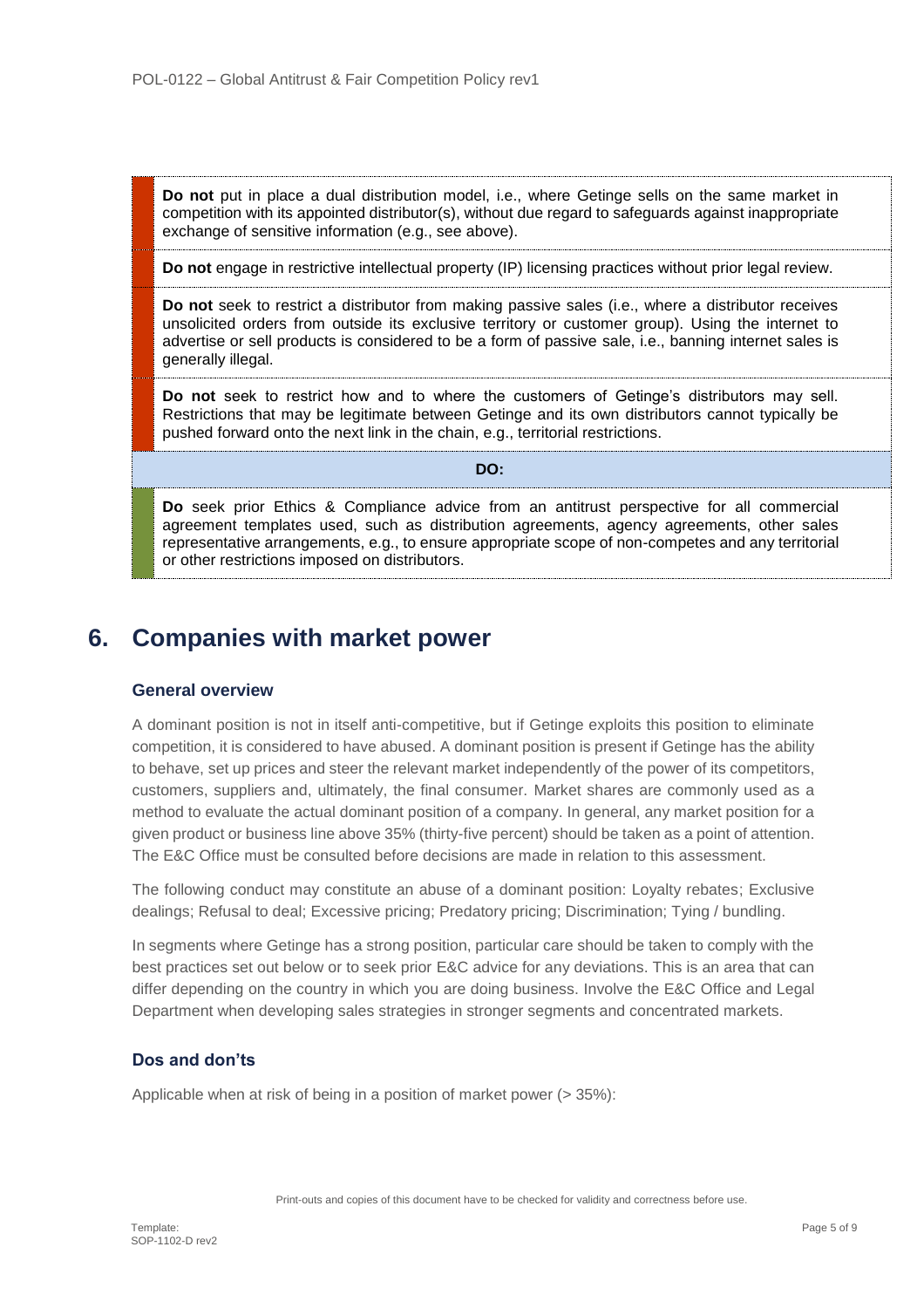| DO:                                                                                                                                                                                                                                                                                                                                                                                                         |
|-------------------------------------------------------------------------------------------------------------------------------------------------------------------------------------------------------------------------------------------------------------------------------------------------------------------------------------------------------------------------------------------------------------|
| Do consider the extra limitations imposed on a dominant company's freedom to set its pricing policy<br>(as set out in 'DON'T' below) when quoting, tendering, developing pricing strategies, discount and<br>bundling schemes, and tackling competitive threats, e.g., from new entrants.                                                                                                                   |
| Do, where possible and practical, document any cost savings that underpin and justify differential<br>pricing or rebate schemes.                                                                                                                                                                                                                                                                            |
| Do seek legal advice before taking any commercial action that creates difficulties for other<br>companies to enter or operate in a market, for example imposing trading conditions not recognized<br>by local custom.                                                                                                                                                                                       |
| DON'T:                                                                                                                                                                                                                                                                                                                                                                                                      |
| Do not apply different prices (or other commercial conditions) to similar customers or the same<br>prices to different types of customer without objective justification for such differences in treatment<br>("discriminatory pricing").                                                                                                                                                                   |
| Do not charge prices which are excessively high to the point that they bear no reasonable relation<br>to the economic value of what is supplied ("excessive pricing").                                                                                                                                                                                                                                      |
| Do not engage in "margin squeeze". This can occur when a company is vertically integrated in some<br>way, selling upstream inputs to downstream competitors. It is important not to leverage market<br>power in an upstream market by overcharging downstream competitors for the upstream input, using<br>those gains to then lower your own downstream prices and squeeze out even efficient competitors. |
| Do not price below cost for a sustained period without seeking legal advice ("predatory pricing").                                                                                                                                                                                                                                                                                                          |
| Do not make pricing or the availability of discounts dependent on a customer's loyalty e.g., in order<br>to obtain all or a greater share of that customer's business ("fidelity rebates").                                                                                                                                                                                                                 |
| Do not impose exclusive purchasing obligations on customers.                                                                                                                                                                                                                                                                                                                                                |
| Do not refuse to supply products or services unless there is a clear objective justification (such as<br>genuine lack of creditworthiness, insufficient capacity, etc.). This includes constructive refusal via<br>imposing unreasonable terms.                                                                                                                                                             |
| Do not refuse to give a competitor access to an essential facility without objective justification, e.g.,<br>a key input, resource or facility that cannot be sourced elsewhere. For example, refusing to supply<br>essential spare parts to an independent maintenance firm.                                                                                                                               |
| Do not link the purchase of distinct products (either through contract or pricing incentives) to oblige<br>a buyer to buy both in order to get access to the one in which Getinge may have market power.                                                                                                                                                                                                    |
| For example, <b>do not</b> oblige buyers to commit to a distinct aftercare / servicing arrangement by<br>bundling it with access to the main upstream product (thereby restricting product-only purchases.                                                                                                                                                                                                  |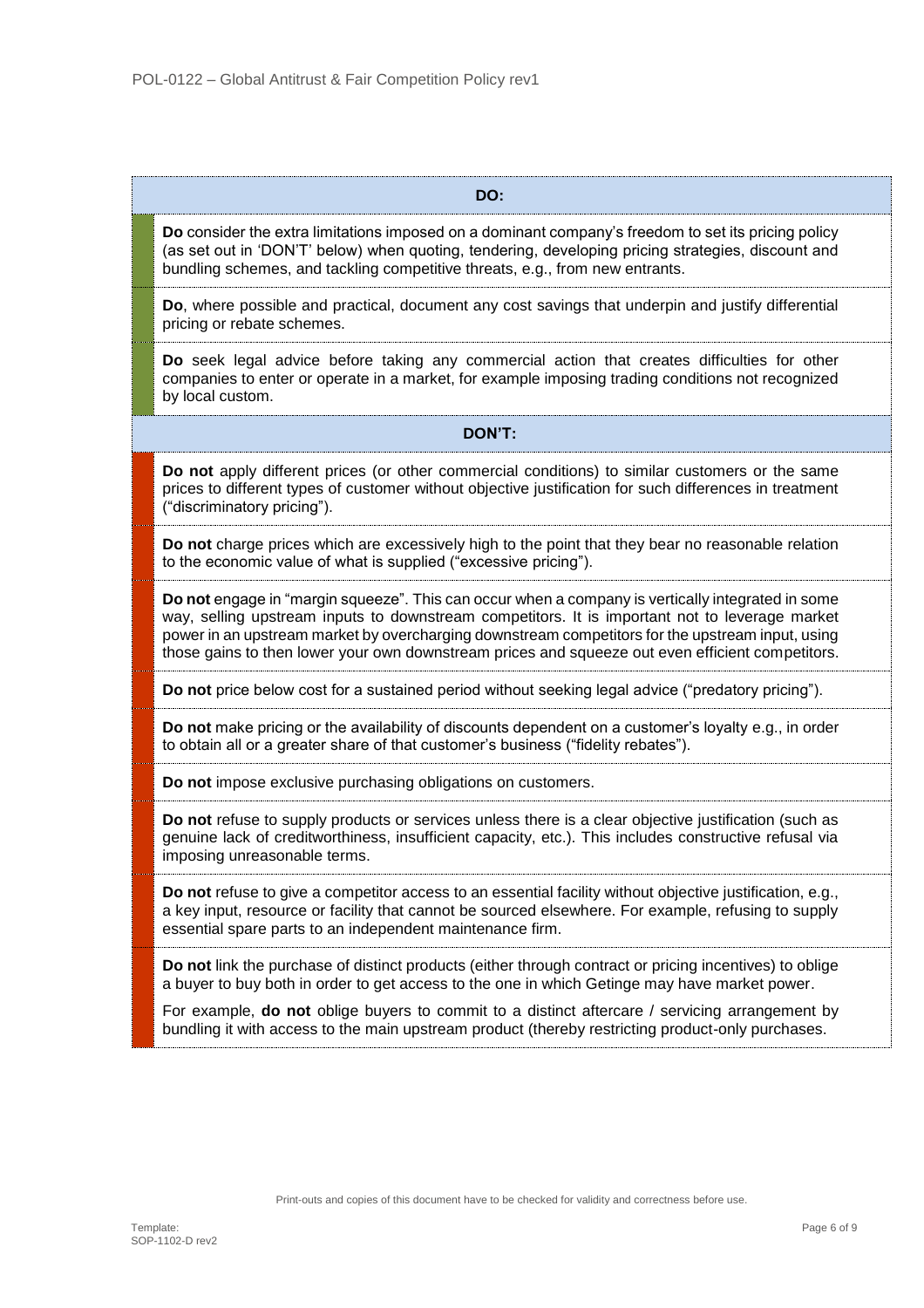# **7. Communication Guidelines**

In an antitrust context, the way Getinge employees communicate in writing is very important as, in the event of an investigation, this material can be used as evidence against Getinge and / or its employees. Similar discipline should be applied in oral communications externally as Getinge cannot control how other parties may choose to document or report on contacts with our employees.

The following communication guidelines should be kept in mind, in addition to Getinge's more general policy on this area:

| DO:                                                                                                                                                                                                                                                                                                    |  |  |
|--------------------------------------------------------------------------------------------------------------------------------------------------------------------------------------------------------------------------------------------------------------------------------------------------------|--|--|
| Do ask yourself before sending any internal or external report, memo, e-mail or similar – "could this<br>be misinterpreted by an antitrust authority?" - and clarify text where required.                                                                                                              |  |  |
| Do keep a record of the legitimate reasons for any meetings with competitors and keep a note /<br>minutes of such meetings.                                                                                                                                                                            |  |  |
| Do clearly mark communications to lawyers (or documents prepared with a view to seeking advice)<br>as "Legally Privileged & Confidential" <sup>1</sup> . Circulation of such documents should be reduced as much<br>as practicable.                                                                    |  |  |
| Do consider, before creating a paper-trail, whether it is necessary to do so, e.g., would a call to seek<br>advice from a member of the Legal Department on an antitrust issue be as effective as an e-mail in<br>the first instance?                                                                  |  |  |
| Do stick to the facts when producing documents – clarity is key! Avoid ambiguous statements and<br>use positive language when describing the competitive landscape. E.g., rather than "the competition<br>can't touch us", consider: "our products consistently out-perform those of our competitors". |  |  |
| DON'T:                                                                                                                                                                                                                                                                                                 |  |  |
| Do not speculate about whether an activity or proposal is illegal. Don't use emotionally-loaded<br>vocabulary which suggests illegal or secretive behavior (even in informal e-mails), e.g., "Please<br>destroy after reading".                                                                        |  |  |
| Do not write anything which implies that Getinge is conducting its business based on anything other<br>than competition on the merits and its own independent business judgment. Even humorous /                                                                                                       |  |  |

-

<sup>1</sup> In some countries, e.g. Taiwan, Thailand, Turkey and Japan, legal professional privilege is not (or not fully) recognised, i.e., the local competition enforcement agency can seize documents prepared by or in connection with advice from external legal counsel. Notwithstanding, it remains good practice to mark them as legally privileged.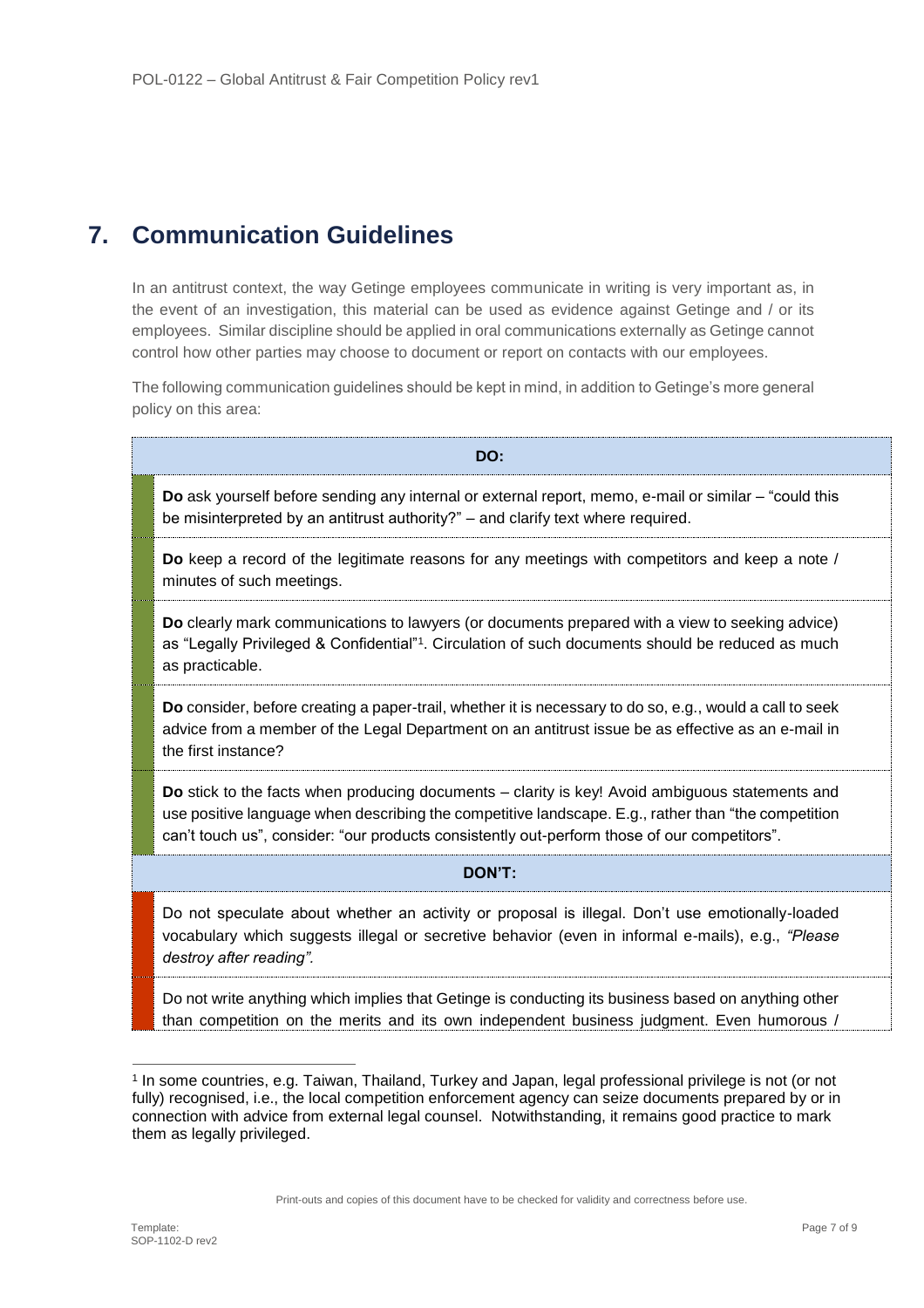sarcastic statements can be misconstrued, especially when read years later. Avoid words like monopoly, dominate, unbeatable, high barriers to entry, exclude, etc.

Do not circulate legal advice beyond those who need to know it.

## **8. Breaches against the Policy – Speak up**

Do not hesitate to raise a concern. Any Getinge employee who suspects violations of this Policy is expected to speak up and raise the issue to their line manager, to Human Resources to the Ethics and Compliance Office, or to use the Getinge Speak-Up Line. The Speak-Up Line is available on Getinge internal and external webpages.

At Getinge we do not accept any form of retaliation against someone who speaks up, expresses concerns or opinions.

*See further: Speak Up and Non Retaliation Instruction SOP-1305*

### **9. Roles and Responsibilities**

All Getinge employees are individually responsible for reading, understanding and complying with this Policy. Each employee is responsible for acting in accordance with this Policy. Getinge managers are responsible for making sure each team member has access to this Policy and related Directives, Instructions and Guidelines.

Getinge employees should be given training to ensure proper understanding of the principles in this Policy. The training should be tailored to be appropriate for the role, responsibilities and location of the individual.

It is the responsibility of the Getinge Executive Team and Divisional / Regional Presidents to ensure that appropriate training is provided to all employees on a regular basis as determined by Ethics & Compliance to ensure compliance with this Policy.

Violations against this Policy can result in disciplinary action, up to and including termination.

## **10. Framework**

This Policy is part of Getinge's Governance Framework, which includes:

 Code of Conduct, Our Cultural Core Values, Strategic framework, Policies approved by the Board of Directors, Directives approved by the CEO or direct reports to the CEO as well as local instructions